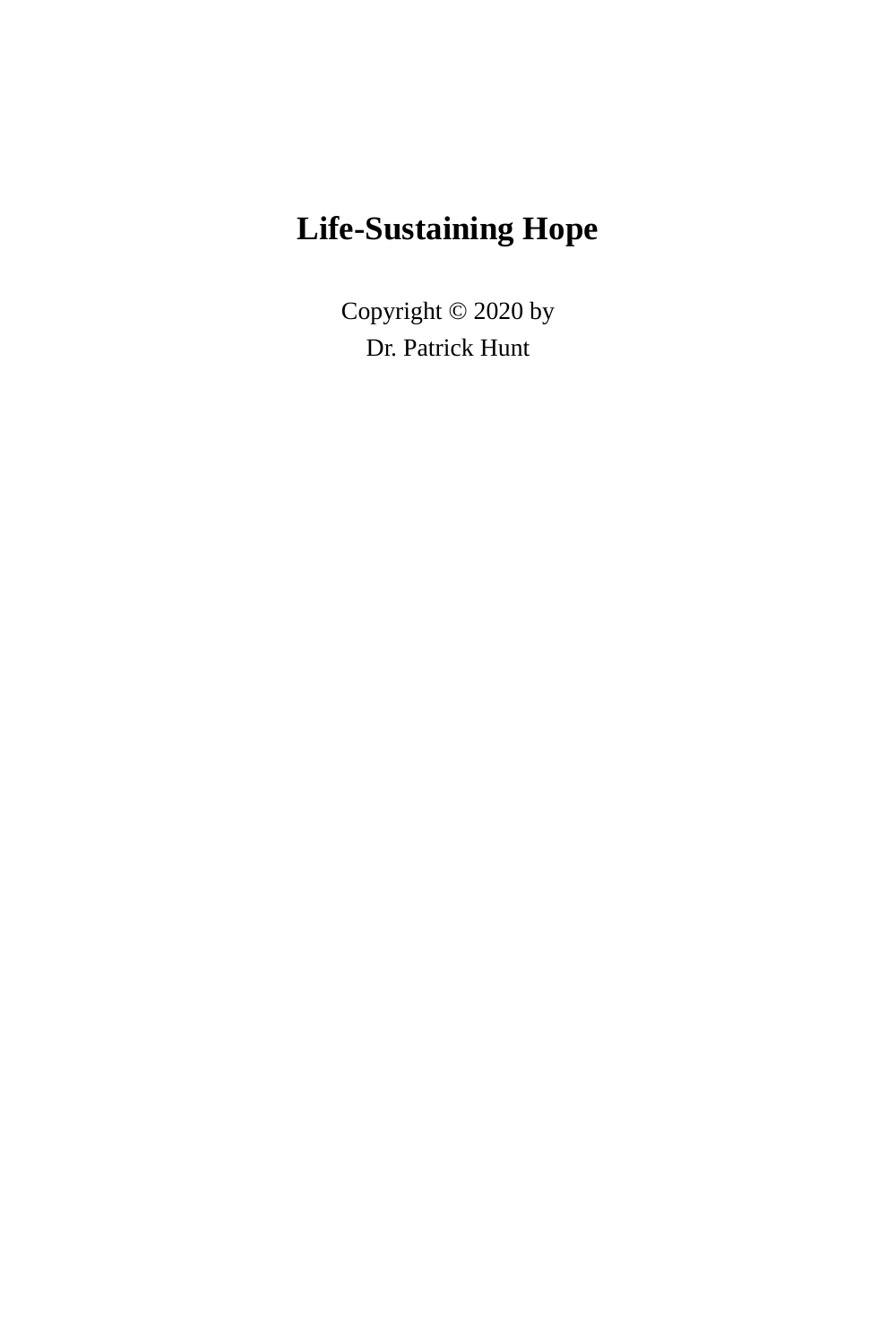All Rights Reserved. No part of this publication may be reproduced, stored in a retrieval system, or transmitted in any form or by any means—electronic, mechanical, photocopy, recording, or any other—except brief quotations in printed reviews, without the prior permission of the author.

*Life-Sustaining Hope* is written to encourage the young and old to cherish God's gift of life and to live nobly. The purpose of the copyright is to prevent the reproduction, misuse, and abuse of the material. Please address all requests for information or permission to:

M2E Motivational Consulting On the Web: [www.higherplace.net](http://www.higherplace.net/)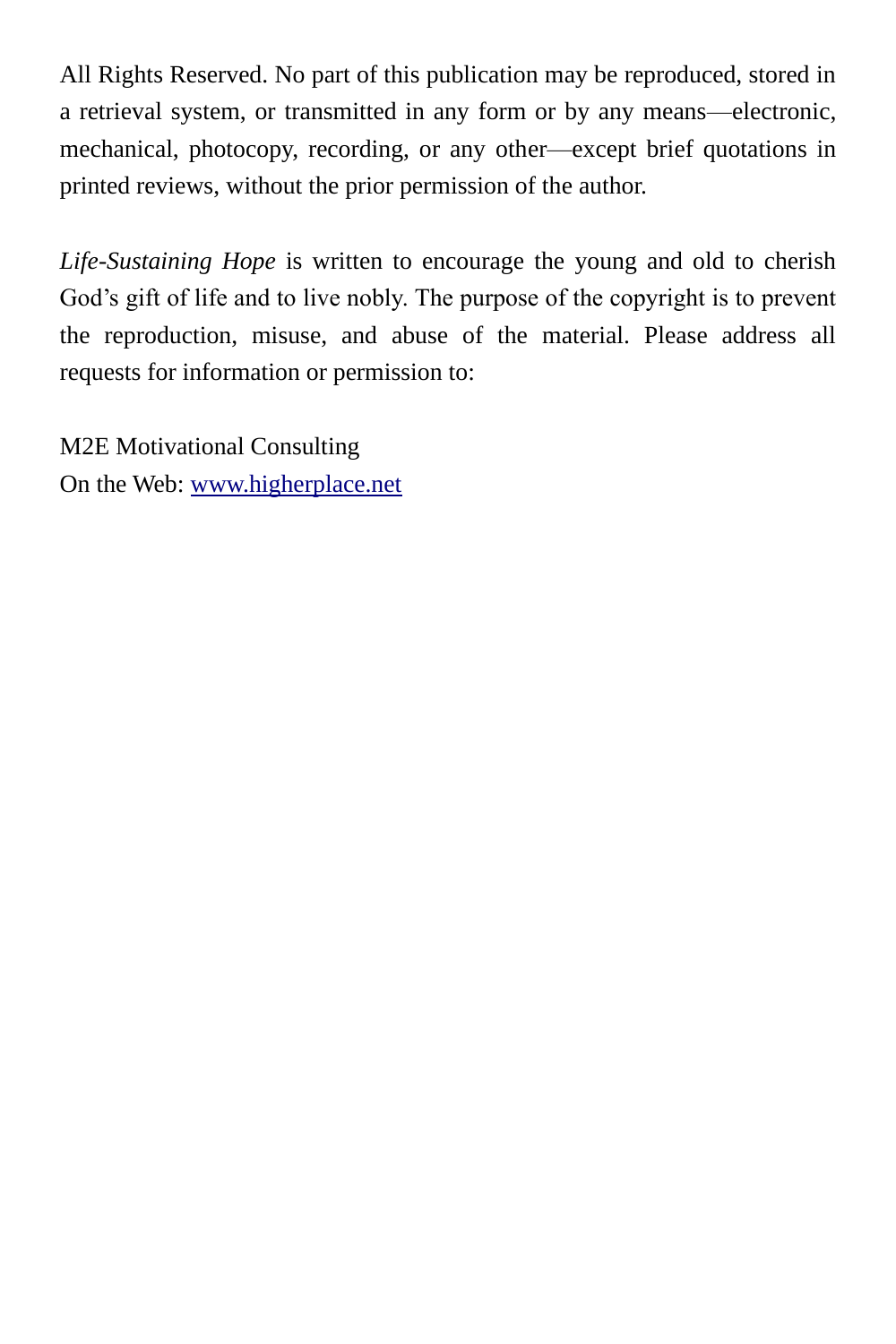#### **Table of Contents**

[Acknowledgements](#page-3-0) **[Dedication](#page-4-0) [Introduction](#page-5-0) [Obtaining Hope](#page-6-0)** [Great People Who Grasped Hope](#page-7-0) **[Conclusion](#page-11-0) [Supporting Scripture](#page-12-0) [Bibliography](#page-13-0)** [About Dr. Patrick Hunt](#page-14-0) [Other books published by Dr. Patrick Hunt](#page-16-0)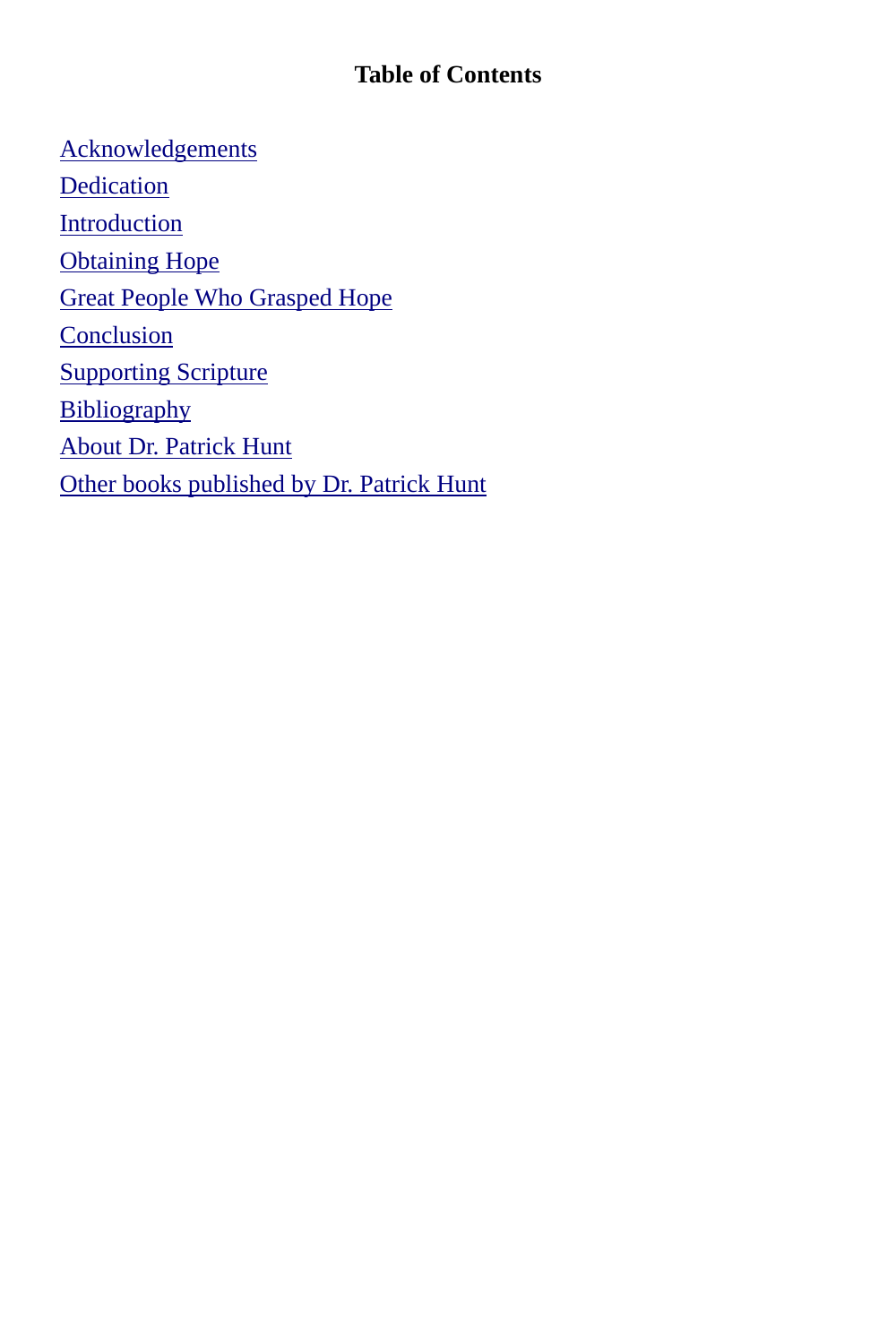## **Acknowledgements**

<span id="page-3-0"></span>Appreciation is extended to my wife, Terry, along with my friend, Dr. Matias Vanotti, for editorial assistance. Thanks are given to Arcane Covers for their design of the cover. Thanks also to Dr. Denny Bates for editorial assistance and loading.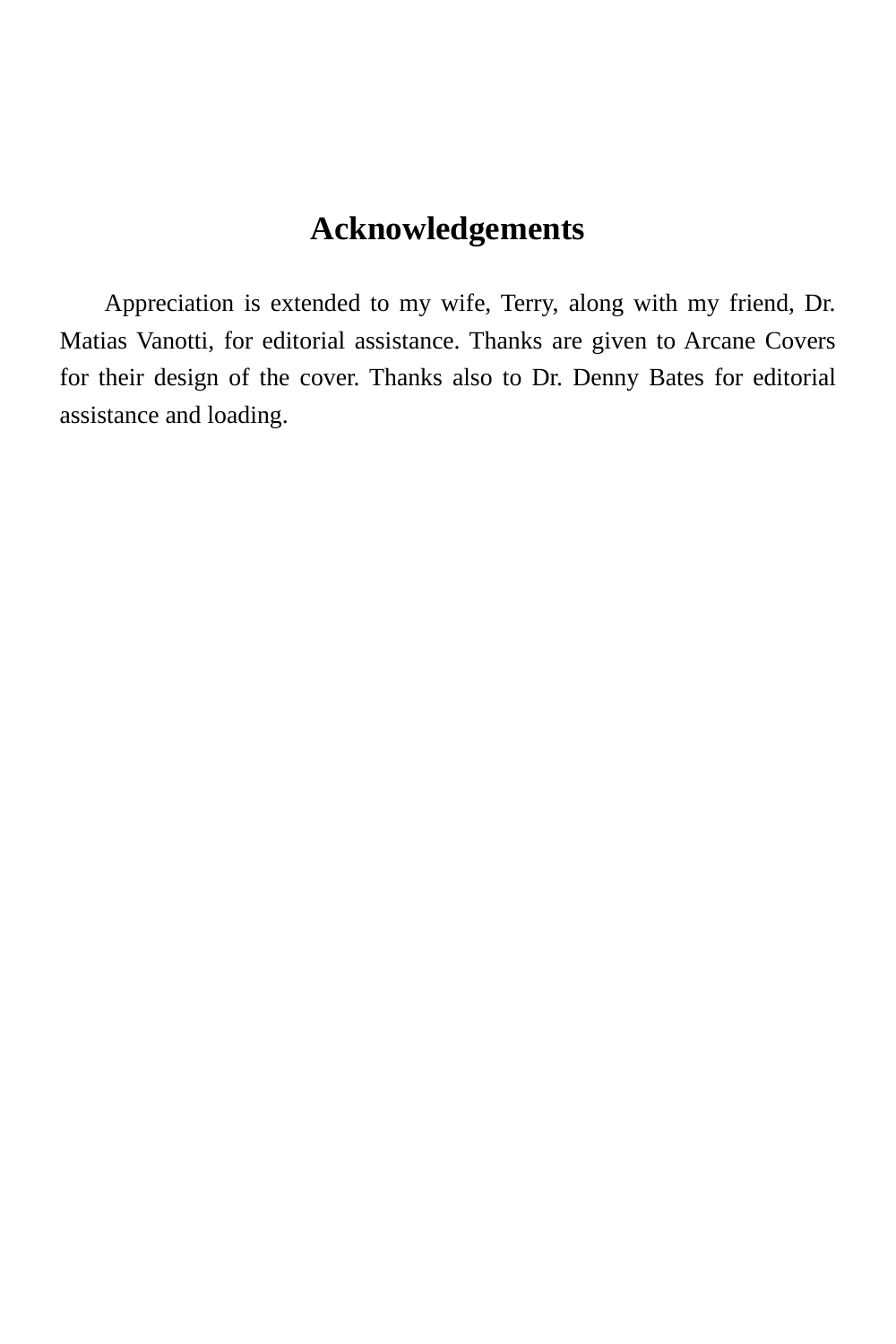#### **Dedication**

<span id="page-4-0"></span>This eBook is dedicated to those who have lost a loved one to a senseless death, suffer from a debilitating accident or handicap, or suffer from the scars of war.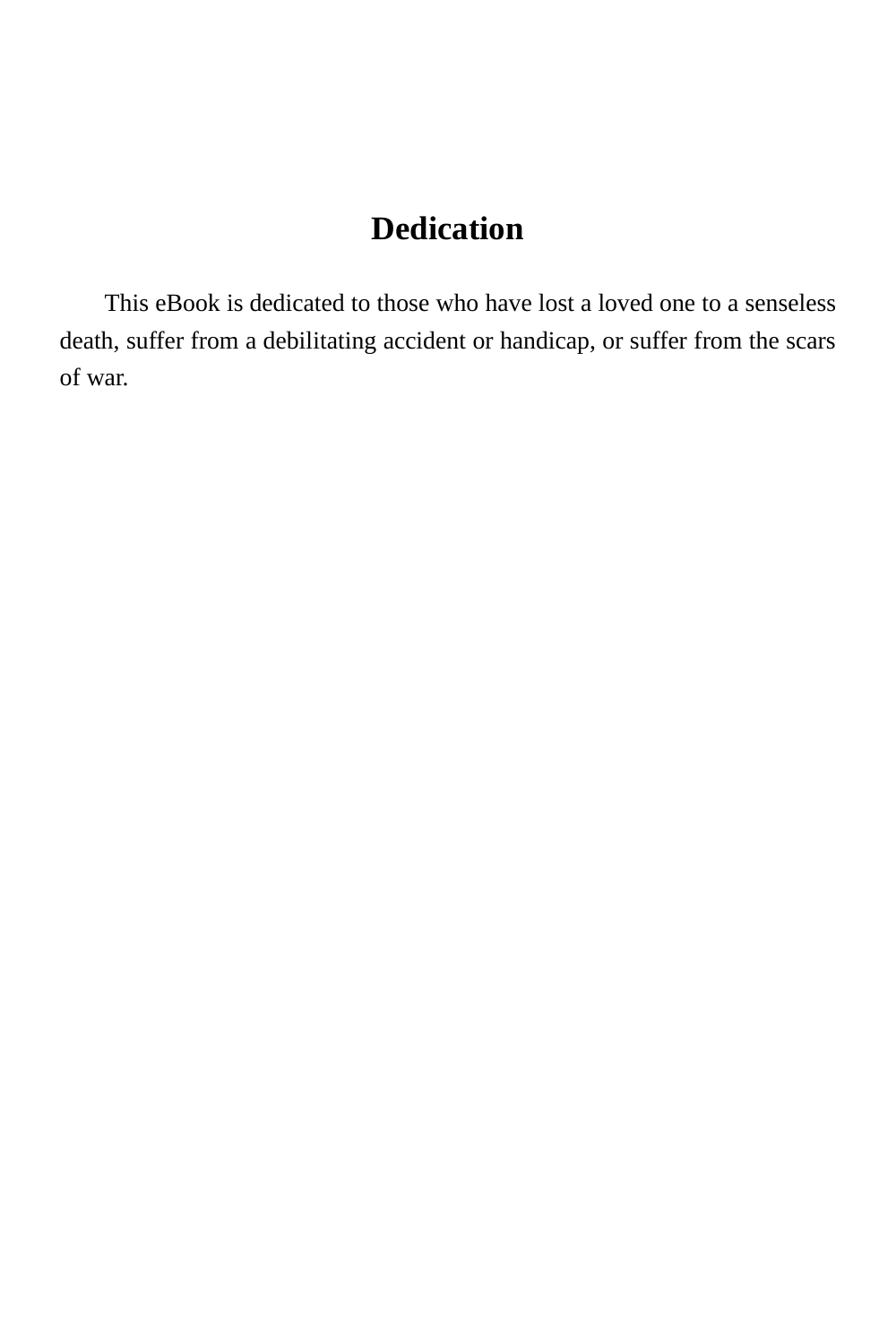#### **Introduction**

<span id="page-5-0"></span>This book is meant to provide hope -- not just temporary hope. It is intended to provide a lifesustaining hope. This is desperately needed for our time. It is required because the great tragedy in our time is that countless people are taking their lives and/or others' lives. While many lives are lost because of mental illness, alarming numbers perish because they simply lost hope. This hopelessness, particularly in the young, may come from factors such as bullying, abuse, violent rage, loneliness, emptiness, hedonism, drugs, family neglect, disease, economic difficulties, or unfulfilled expectations.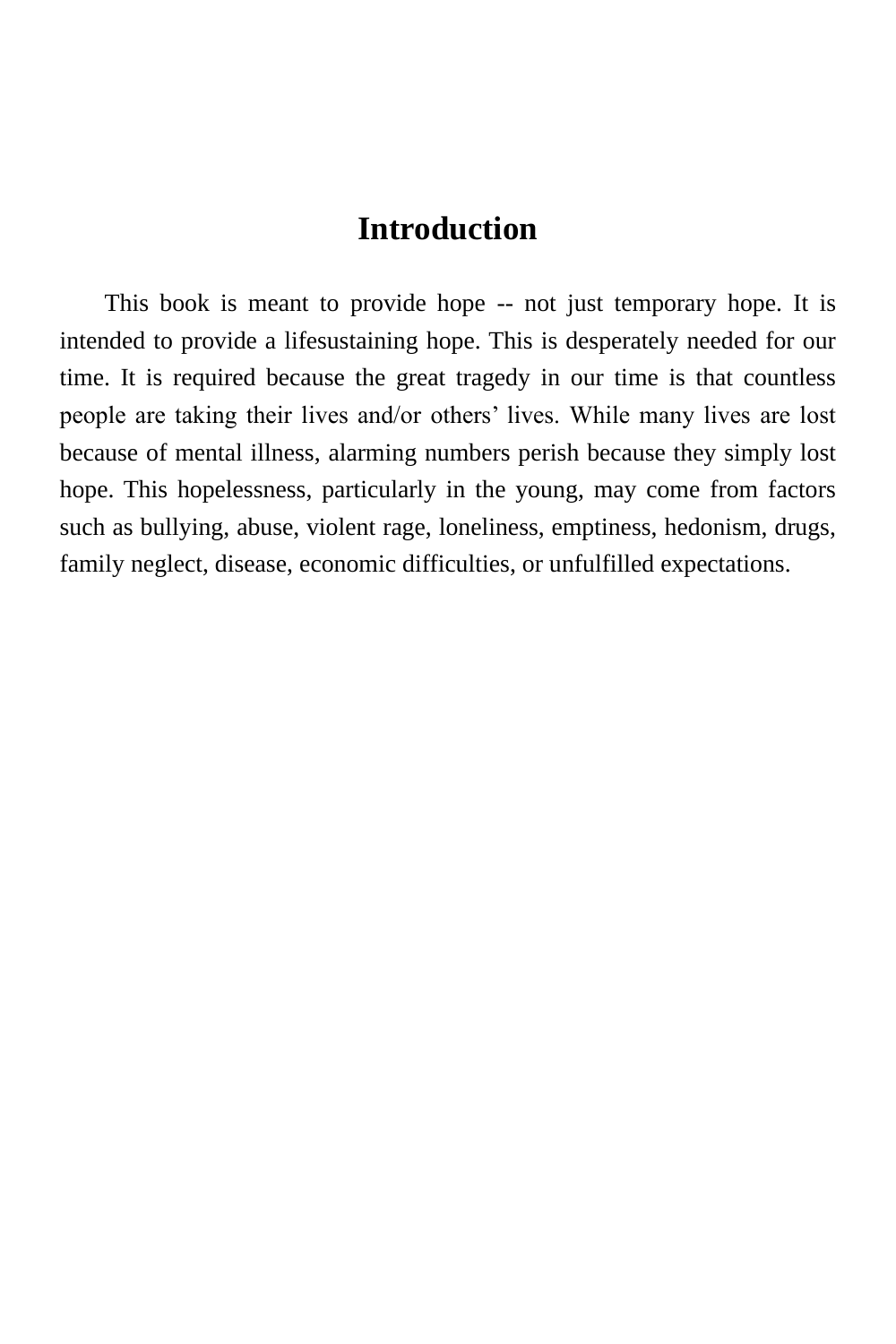#### **Obtaining Hope**

<span id="page-6-0"></span>Against this dark background, there is great news: Help Can Be Obtained And Hope Can Be Restored. While there is no perfect way, there is perfect love. It is communicated in the living words of the Bible. It is described in song by Charles Wesley as *Love divine, all loves excelling, joy of heaven to earth come down*. This perfect love removes fear and restores hope. Moreover, it provides a Life-Sustaining Hope. Both this love and hope are communicated in countless Christian songs. One such song is the beautiful *Whispering Hope* written by Jim Reeves. It is comforting lyrics contain the following verse: *Hope with a gentle persuasion whispers a comforting word*. The most comforting words are that we are everlastingly loved by Jesus Christ, the Redeemer; He died to redeem us. Moreover, He arose from the dead and conquered sin and death. In knowing Him, millions have been transformed from hopelessness to live wonderful and fulfilled lives. This God-given transformation allowed Max Lucado to write his book *Unshakable Hope*. This transformation also inspired John Newton to write the powerful song *Amazing Grace*.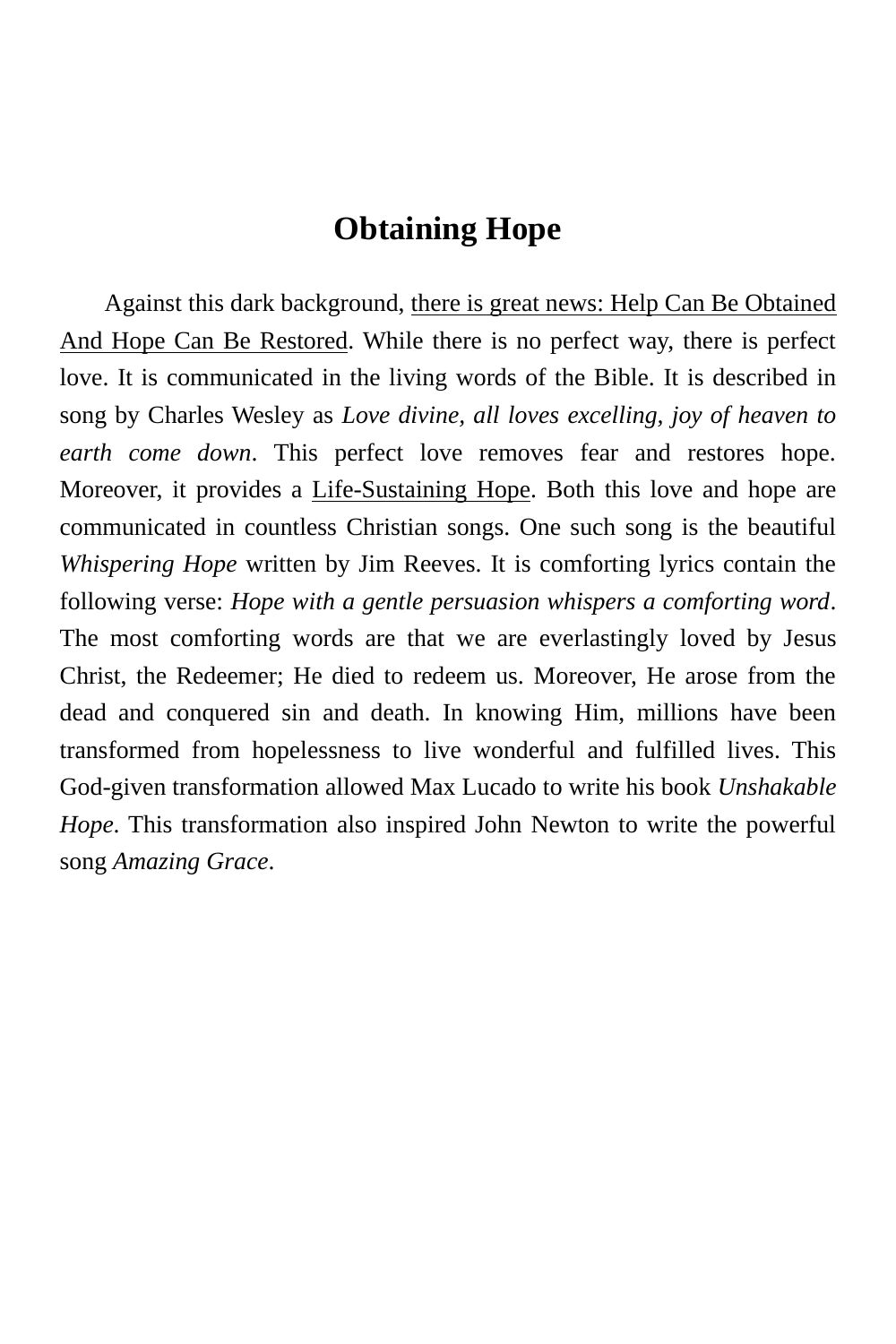#### <span id="page-7-0"></span>**Great People Who Grasped Hope**

Let us consider three people whose lives were saved by the power of life-sustaining hope and trust in God.

First, let us consider Dr.Viktor Frankl, who was delivered from Hitler's Holocaust prisons. Even though he suffered extreme cruelty, deprivation, and the loss of his entire family during the Holocaust; he maintained a lifesustaining hope. He did this by focusing his thoughts on his beloved wife and his God. Moreover, he found that no matter what the circumstances, he could choose what he thought. This allowed him freedom in his mind while his body was in prison and in great pain. After the war, he lived a fulfilled life in which he helped millions find meaning in their lives. He recorded this experience in his book *Man's Search For Meaning*.

For our second person who found life-sustaining hope, we will consider Joseph. His life is recorded in the Biblical book of Genesis. He lived in ancient Egypt and the land of Canaan. As a young boy in Canaan, he was the favored son of his father Jacob and his mother Rachel. At a young age, Joseph had prophetic dreams. His dreams symbolized that his entire family would bow before him. Now, Joseph had older brothers born to his father by his wife Leah and the maidservants of both Leah and Rachel. Because of his dreams and his favored status, he was hated by these brothers. Thus, on an occasion when Joseph was far away from his father, his brothers bound him and sold him into slavery in Egypt. They then told his father that Joseph had been killed by a wild beast. Jacob mourned the loss of this son with an everlasting sorrow. His only comfort was that he had Benjamin. He was the only other son of Rachel, and Joseph's younger brother.

Meanwhile, Joseph was alone in Egypt; he had become the slave of Pharaoh's captain of the guard, Potiphar. Even so, God's providential favor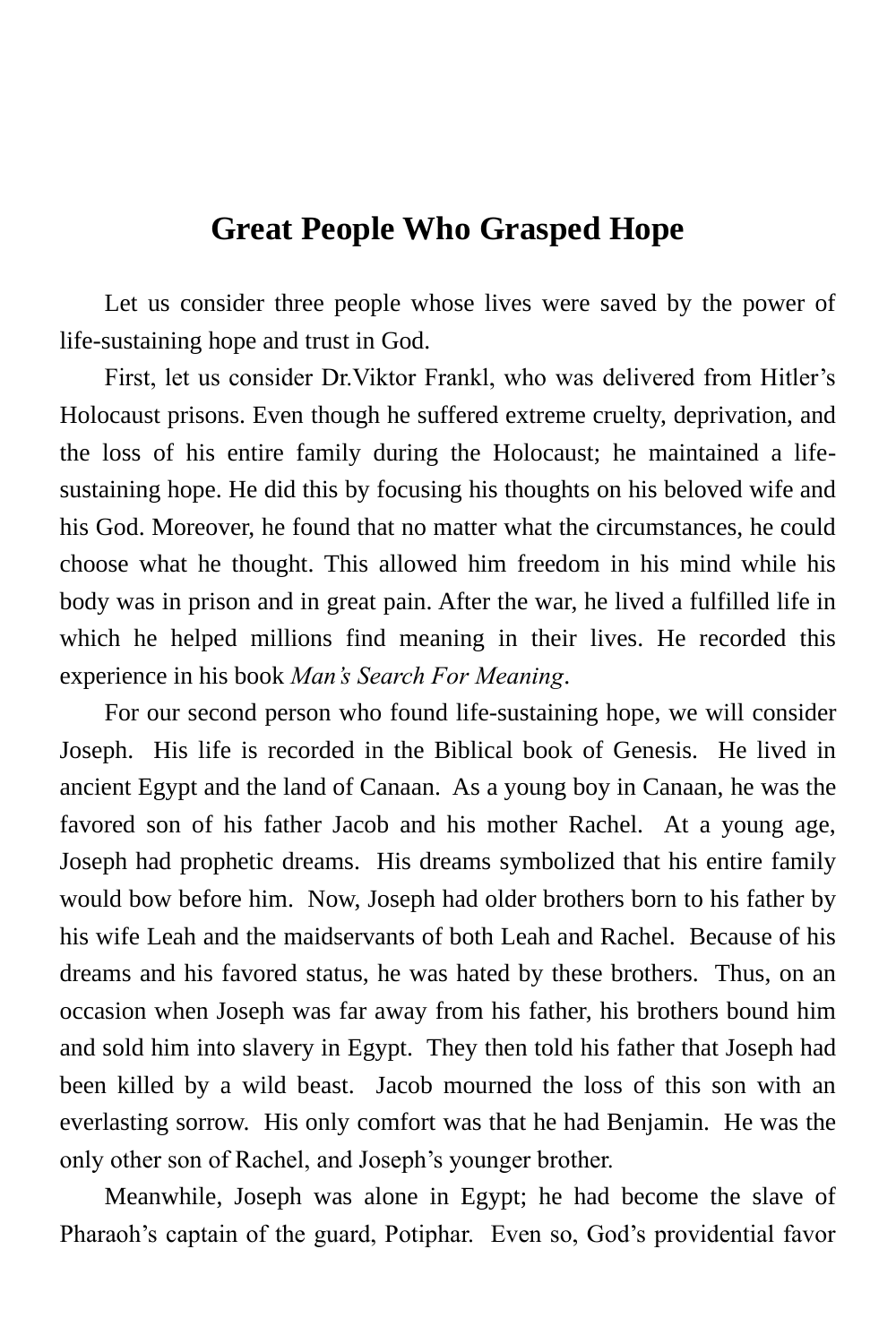was upon Joseph. The Lord blessed all his endeavors, and he was soon in charge of everything for Potiphar. He was his chief of staff. For a short time, things were looking up for Joseph. However, Joseph was a strikingly handsome young man, and Potiphar's wife tried to seduce him, but Joseph wanted nothing to do with her. He honored the kindness that Potiphar had bestowed upon him. Nonetheless, this disgraceful woman was not finished with Joseph, and one day when Joseph rebuffed her advances she decided to scream and accuse him of attacking her. Upon hearing this lie, Potiphar was furious and threw Joseph into jail. So now, Joseph had moved from being a slave to being an imprisoned slave. Nonetheless, God blessed Joseph in jail, and soon he was in charge of the prisoners. Moreover, he was able to interpret prophetic dreams. He even interpreted a dream for Pharaoh's cupbearer. He asked the cupbearer to appeal to Pharaoh on his behalf. The cupbearer assured him that he would make this appeal, but he forgot Joseph.

Two full years after interpreting the cupbearer's dream Joseph was to see God's providential timing when Pharaoh had a most terrible dream. Pharaoh was extremely distressed. Yet, no one in the land could interpret the dream. Then, the cup bearer remembered Joseph, and he told Pharaoh that there was a prisoner who could interpret dreams exactly as they would be fulfilled. Joseph was swiftly brought to Pharaoh. He then revealed the dream's meaning to Pharaoh. He told him that the dream foretold seven years of plentiful production within the land that would be followed by seven years of severe famine. The famine would be so severe that it would consume all the productivity of the bounteous years. Joseph also told Pharaoh that 1) God was firmly warning him and 2) he should store provisions from the plentiful years to sustain the land of Egypt during the famine. Pharaoh believed the interpretation, and he favored Joseph's plan. He then put Joseph in charge of everything in Egypt. Thus, Joseph was Lord of Egypt -- second only to Pharaoh. Everyone bowed before him. During the good years, Joseph built storage facilities and stored enormous quantities of grain. Then the good years were gone like the wind, and the full force of the famine descended on Egypt and the surrounding countries including Canaan.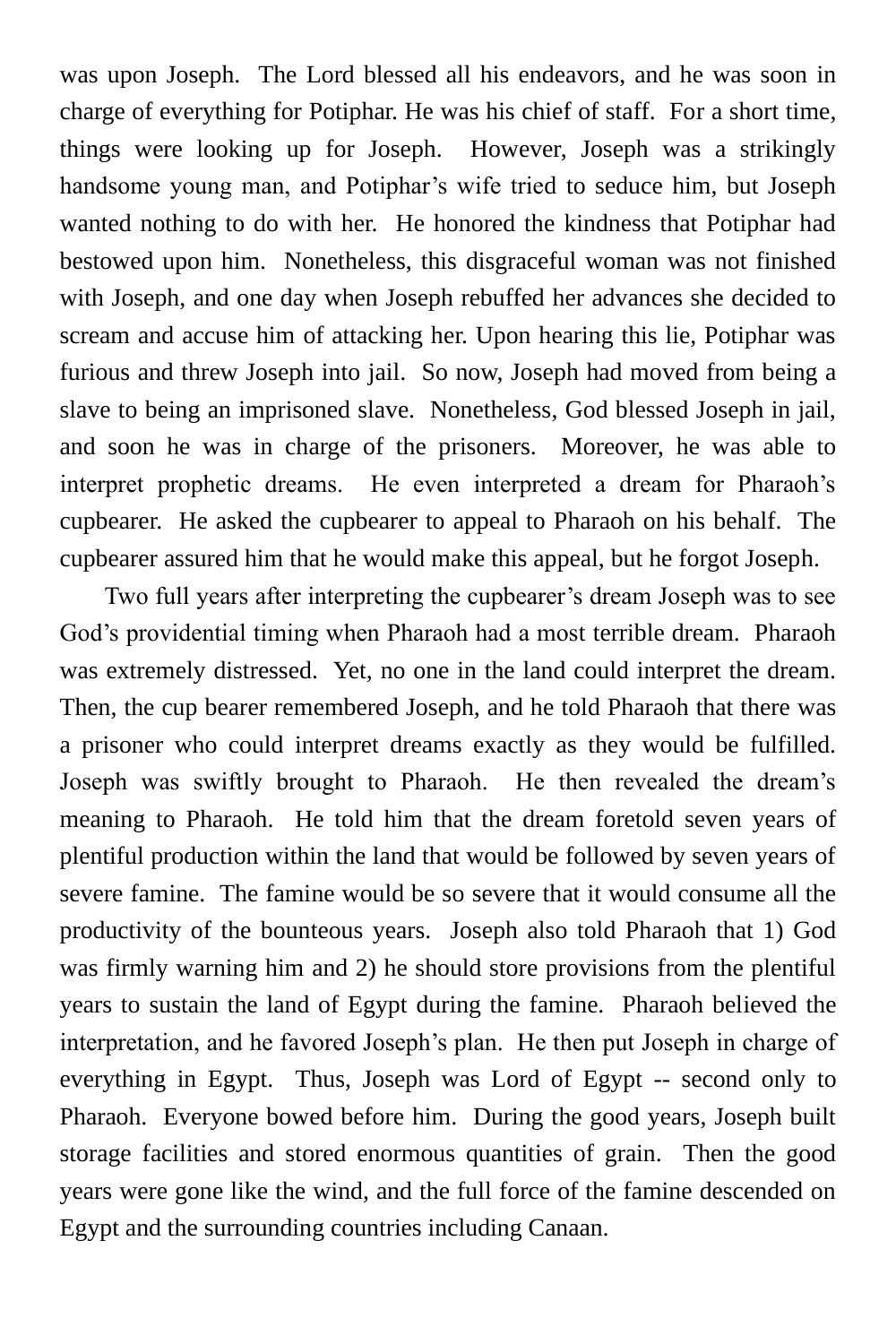In Canaan, Jacob had learned that there was food in Egypt. He instructed his sons to go and buy food so that the entire family would not starve. Accordingly, the brothers that sold Joseph into slavery traveled and arrived in Egypt. There they bowed before Joseph – just as foretold in Joseph's boyhood dream. They did not recognize Joseph, but he recognized them immediately. Joseph agreed to sell them grain, but he set up a test to see if they were still dishonorable before his father and his younger brother, Benjamin. At the end of the test, he presented them with the claim that Benjamin had been found to be a thief. Moreover, he would be imprisoned in Egypt while the other brothers could return home to their father. However, the brothers had changed, and they pleaded for Benjamin's release. Judah even offered to exchange himself as the slave for Benjamin so that his father would not lose his only son born to his beloved wife Rachel.

At this time, Joseph revealed himself to his brothers and said to them: *you meant it for evil, but God meant it for good. He sent me ahead to prepare for you so that you would not perish during the famine.* He then told them to bring his father and the entire family to him quickly and that he would care for them in Egypt. The family did come to him, and they all prospered during Joseph's entire life. Moreover, Joseph was forever remembered and honored. Thus, in the account of Joseph we see an example of the providential hand of God working out the affairs of men.

This truth of God's providential sovereignty is presented by the apostle Paul in the book of Romans. It is powerfully stated in Romans 8:28**.** *And we know that in all things God works for the good of those who love him, who have been called according to his purpose.* This is a bedrock truth upon which countless men and women have withstood the storms of life.

A modern-day version of this story was when the proud and guilty Chuck Colson (President Nixon's Watergate crew) was placed in prison. Colson detailed this experience in his book, *Born Again*. Even though he was guilty, God was providentially working in his life. Colson was a new, born-again believer when he entered prison, but he emerged from prison with a profound desire to help prisoners by communicating the good news of the Christian gospel. Colson spent his entire life communicating the gospel to the world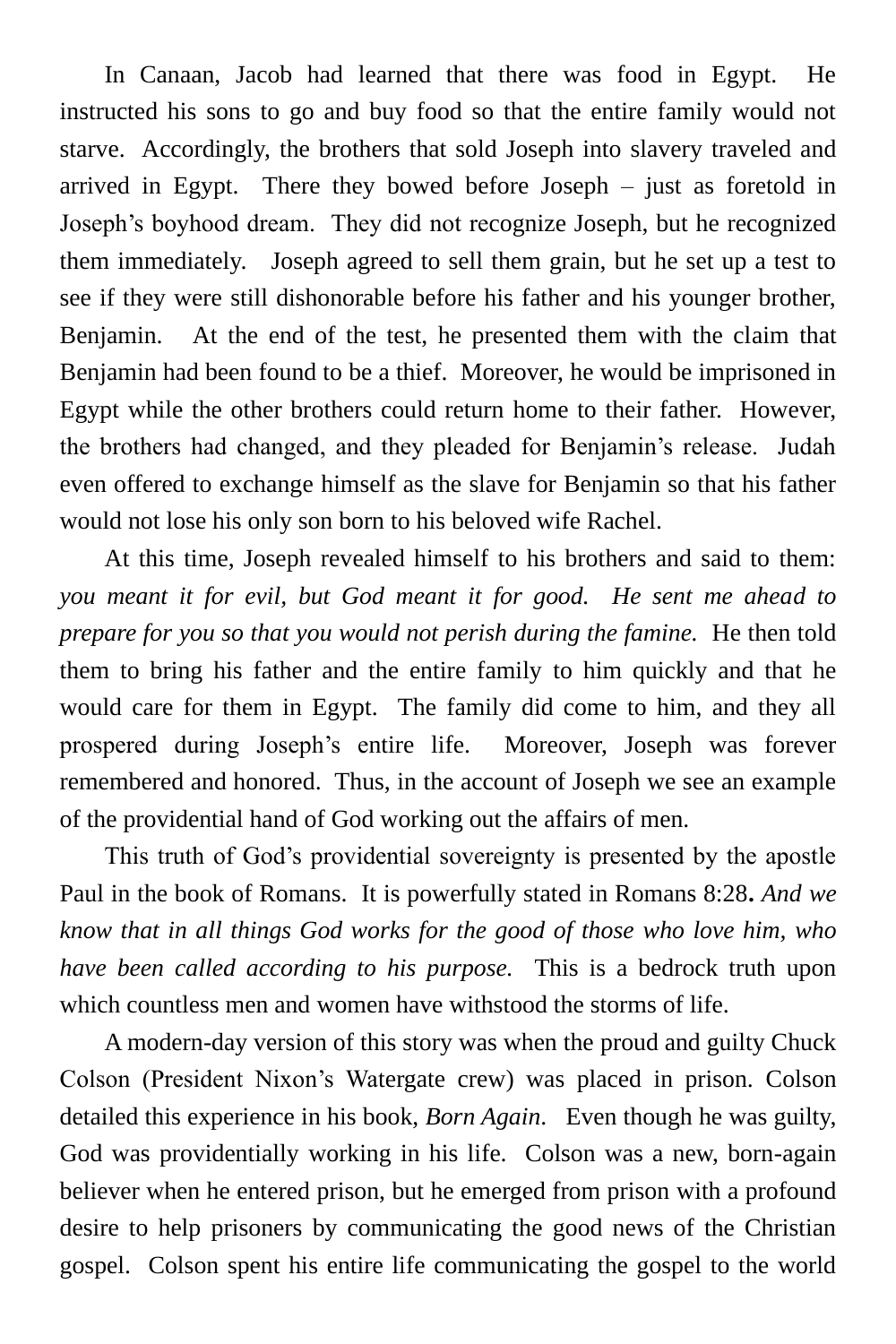with his ever-present special emphasis on his global Prison Fellowship ministry. He understood that God had put him through trials to prepare him for a noble work that would define his life. We can all reach out from our conditions of despair and trust in God's providential hand. We can also look for what noble endeavors that He may have planned for our future. Examples of fourteen noble lives are presented in two books: *Seven Men and the secret of their Greatness* along with *Seven Women and the secret of their Greatness both* by Eric Metaxas.

A fourth, inspiring story of restored hope is that of Joni Eareckson Tada. At the age of 18, she had a diving accident that left her a quadriplegic. While she initially struggled with depression and suicidal thoughts, she found hope, strength, and purpose in Christ. For decades she has had a global Christian ministry called Joni and Friends. She is married, writes books, does artwork, sings beautifully, and prays fervently. Accordingly, she is a global ambassador for life-sustaining hope and the value of each life. Let us all be such noble ambassadors. Let us all trust in God, fortify hope, and cherish life.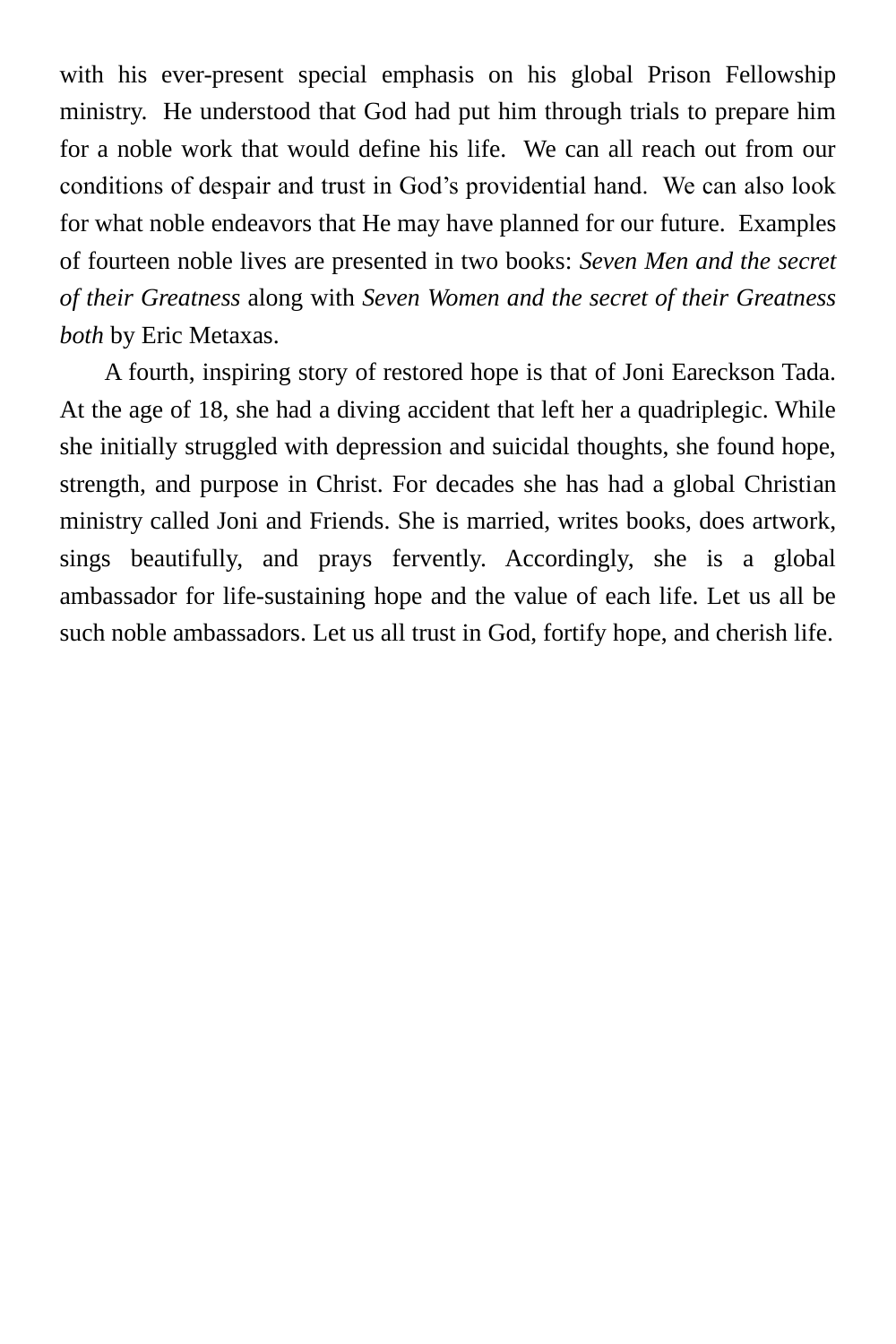#### **Conclusion**

<span id="page-11-0"></span>If you, a loved one, or a friend is struggling with hopelessness, know that perfect love and hope are there for every living person. Christ left us with these comforting words – *I came that they may have life, and have it to the full.*

Trust Christ and wait on his providential care; He will provide lifesustaining hope, a song for your heart, and the abundant life.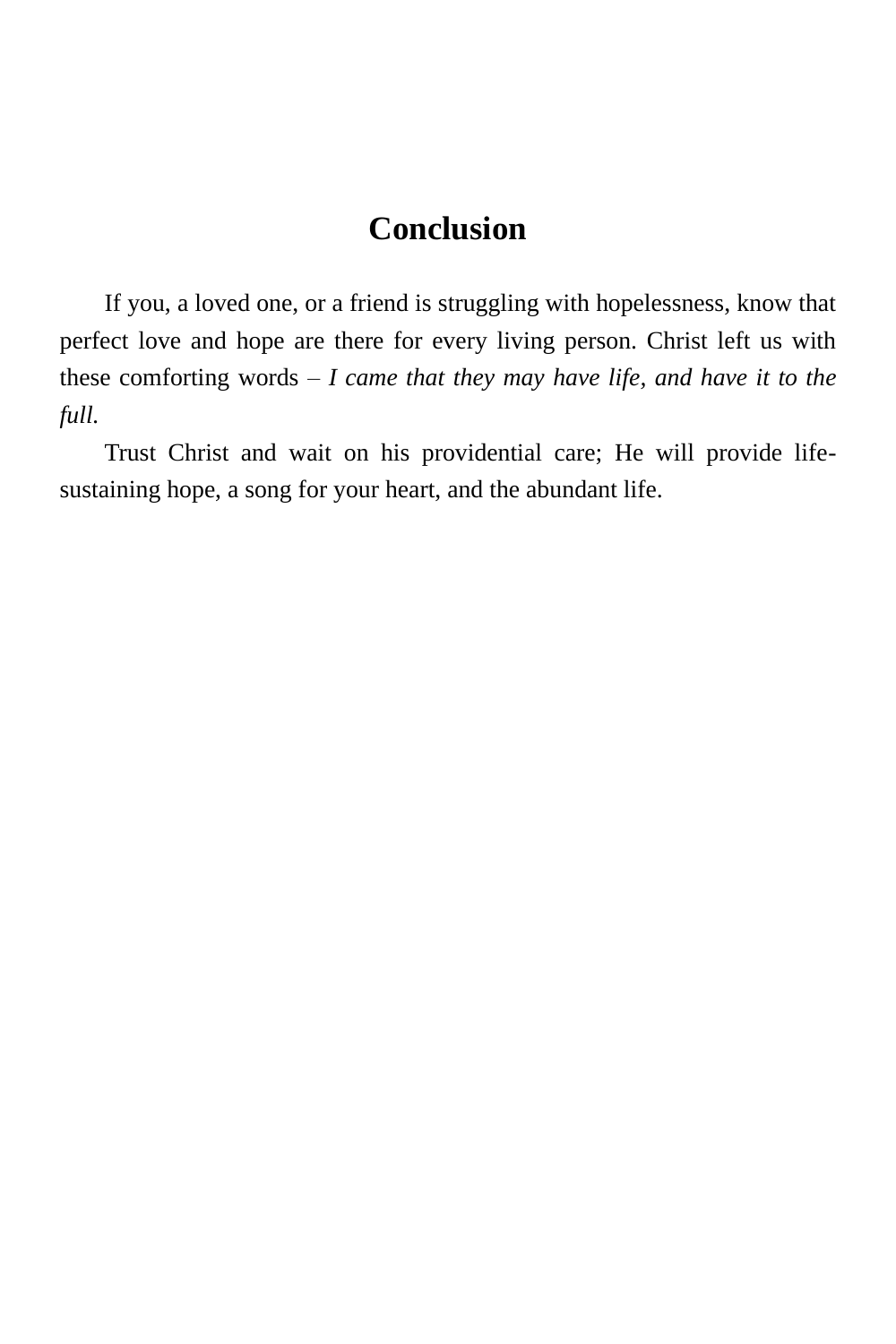#### **Supporting Scripture**

<span id="page-12-0"></span>*1 John 4:18 -- There is no fear in love. But perfect love drives out fear.*

*Psalm 139:14 – I praise you because I am fearfully and wonderfully made.*

*Jeremiah 29:11 -- For I know the plans I have for you," declares the LORD, "plans to prosper you and not to harm you, plans to give you hope and a future.*

Proverbs 24:11 – *Rescue those being led away to death; hold back those staggering towards slaughter.*

*John 14:19 – because I live you also will live.*

*John 10:10 – I came that they may have life, and have it to the full.*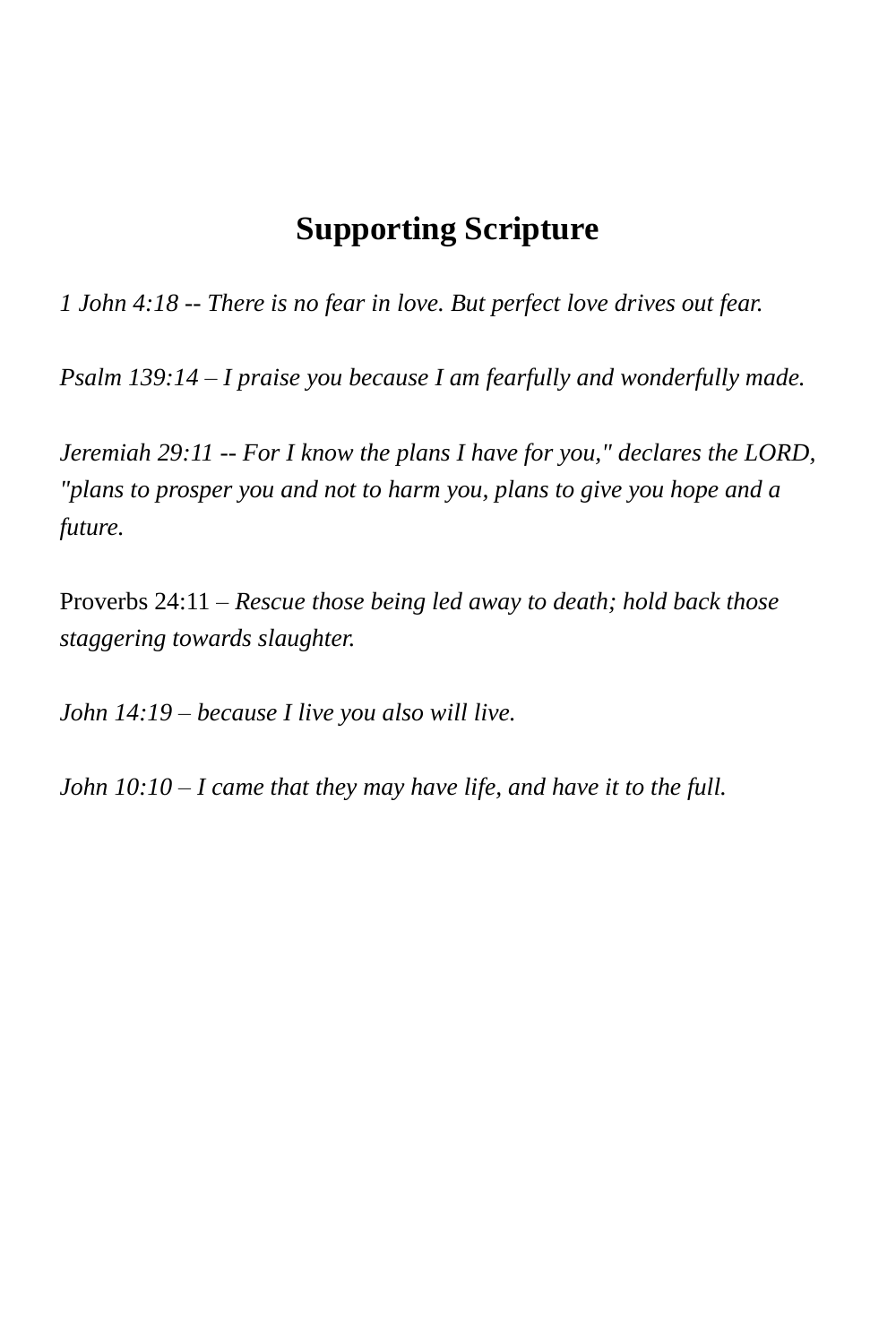#### **Bibliography**

- <span id="page-13-0"></span>1. Clark, Kenneth S. Stories of America's greatest songs, 4th ed. New York: National Bureau for the Advancement of Music, 1941. Call number: ML3551 .C5 1941.
- 2. Colson, Charles W. *Born Again*. Grand Rapids: Chosen a division of Baker Publishing Group. 2008. Print. p383.
- 3. Frankl, Viktor E. *Man's Search for Meaning*. Forward by Harold S. Kushner. Boston: Beacon Press. 2006. Print. p165.
- 4. Lucado, Max. *Unshakable Hope*. Nashville: Thomas Nelson. 2018. Print. p216.
- 5. Metaxas, Eric. *Seven Men and The Secret of Their Greatness*. Nashville: Thomas Nelson. 2015. Print. p244.
- 6. Metaxas, Eric. Seven Women and The Secret of Their Greatness Nashville: Thomas Nelson. 2015. Print. p240
- 7. All scripture citations are from the NIV 11 translation and are used under the Gratis Use Guidelines of Zondervan. Grand Rapids, MI.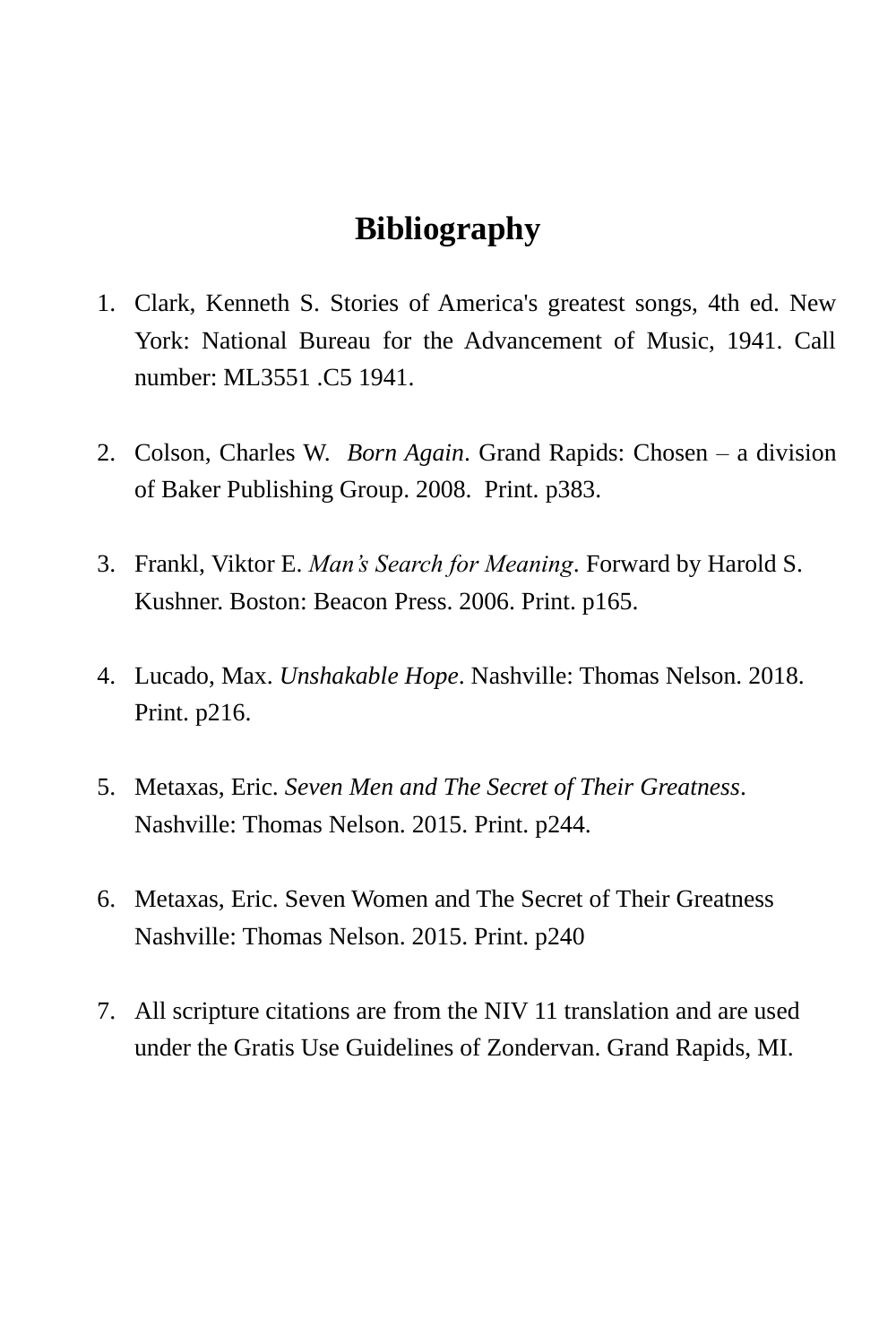#### <span id="page-14-0"></span>**About Dr. Patrick Hunt**



Dr. Patrick Hunt grew up in North Carolina where his mother's family had lived for over 250 years. In contrast, his father was second-generation Irish from New York. He was a purple-heart veteran of World War II. His family owned a farm which was only 2 miles from his grandparents' farm. The farms had animals, fields, and woodlands along with springs, streams, and ponds. It was there that he, his sisters, and many relatives played and worked. It was from his family and their Presbyterian Church that his character, imagination, and dreams were formed. The community of his childhood was also the community of his wife. They have been soulmates on this journey of life for over 50 years.

Dr. Hunt started his education with a bachelor's degree from Clemson University. He then received his PhD from the University of Florida. After receiving his PhD, he served a tour in the U.S. Army. At the time of his discharge, he was a captain. He holds in highest regard the men and women with whom he served.

He has a great love for research and development. He retired after a distinguished forty-year career as an agricultural scientist. There he published more than 150 peer-reviewed scientific papers. He is a Fellow of four scientific societies.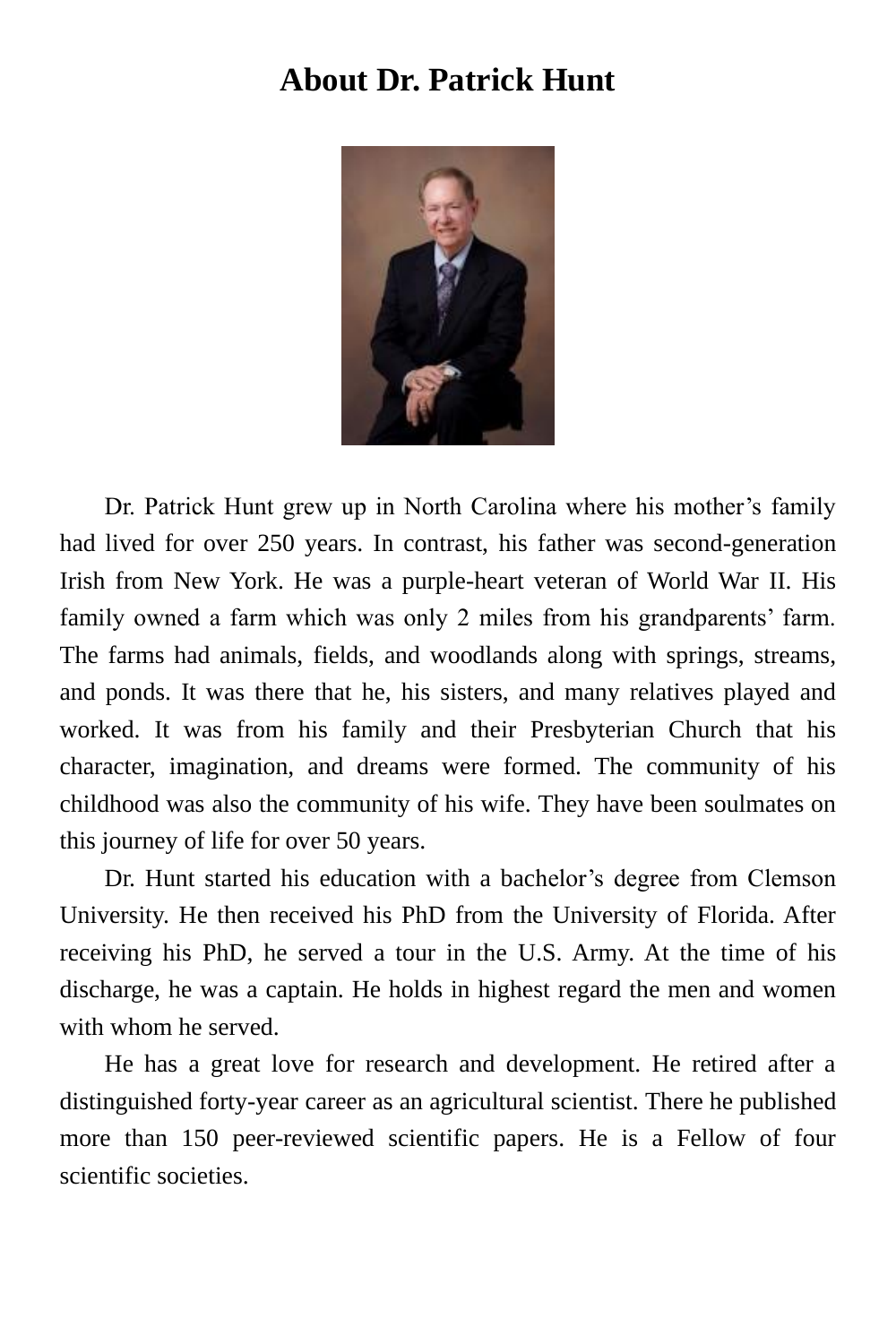Throughout his career his wife and family were always a priority. He and his wife were involved in their children's activities, dreams, and character development. They are similarly involved in the lives of their grandchildren.

Dr. Hunt is now involved in the exhortation and encouragement of both children and adults. He writes and speaks to encourage everyone to cherish life and live nobly. He is hopeful that the materials on his website [\(drpatrickhunt.com\)](http://drpatrickhunt.com/) along with his books will be both comforting and inspirational.

For more information, you can connect with Dr. Hunt [Patrick.Hunt@higherplace.net](mailto:Patrick.Hunt@higherplace.net)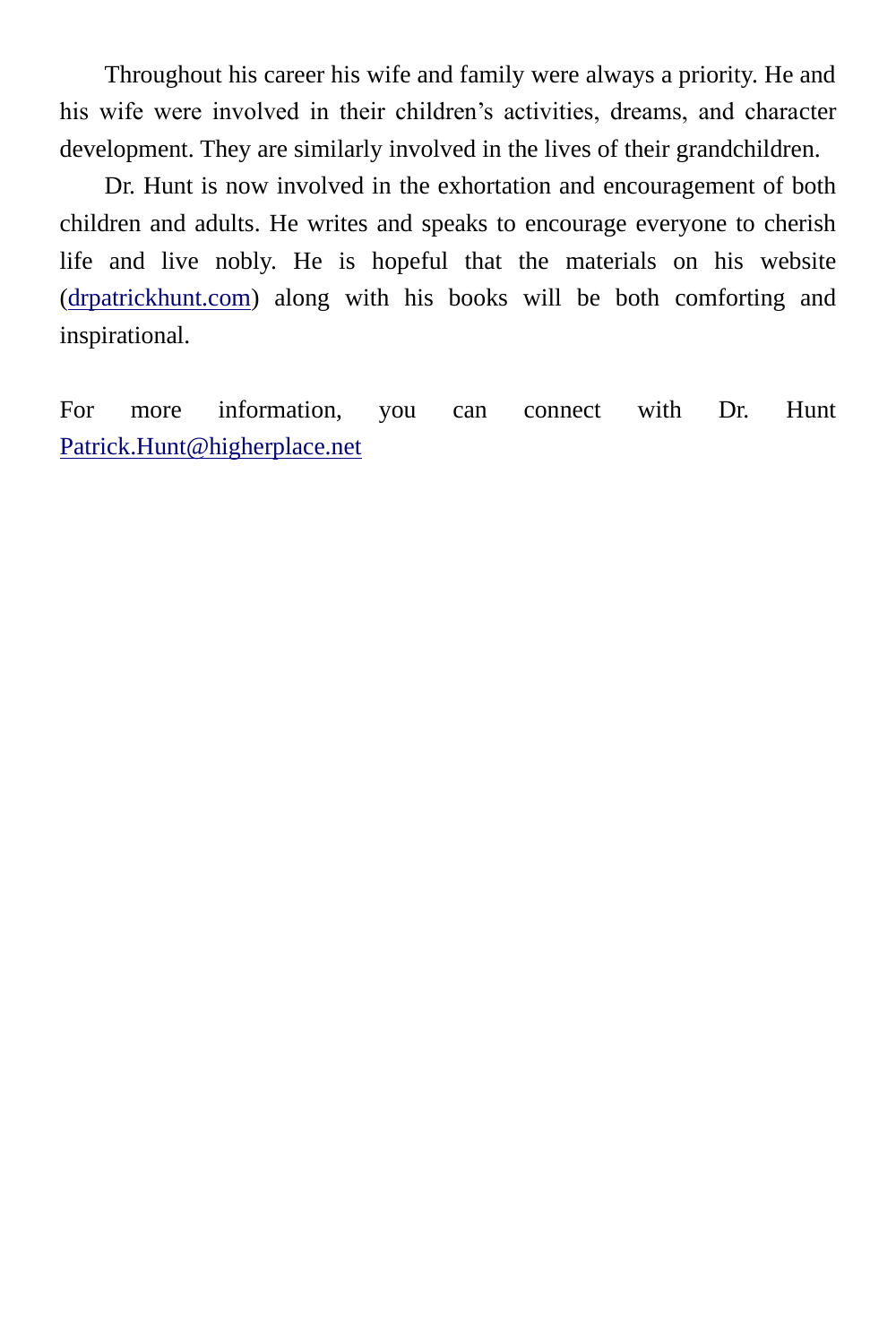## **Other books published by Dr. Patrick Hunt**

<span id="page-16-0"></span>